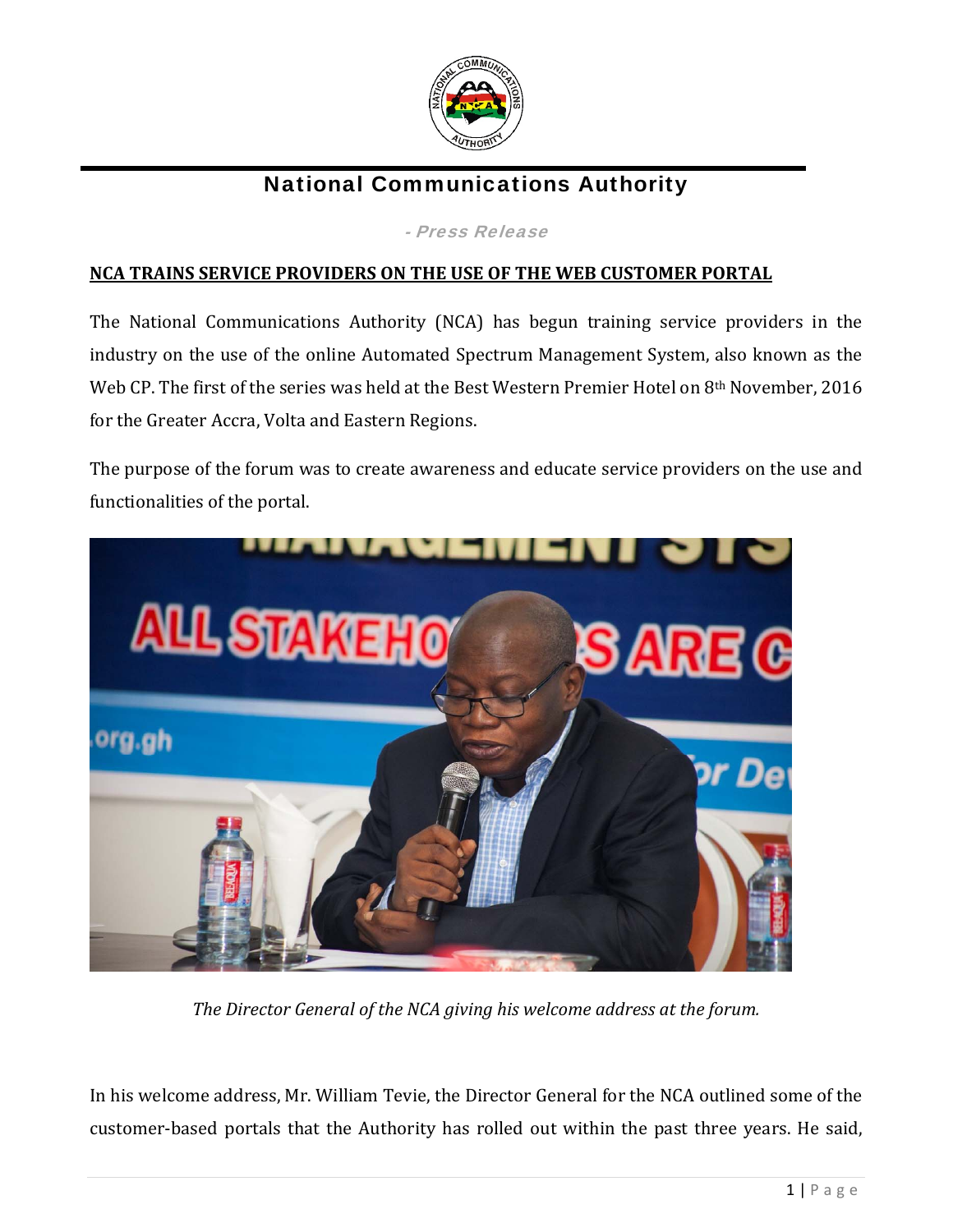"within the past three years, NCA has introduced a number of customer based portals that enhances this interaction with its stakeholders and such innovations and initiatives include;

- The development of an **online portal for type approval application**. This allows prospective clients to file their documents directly to the Authority to apply for dealership licence. Users of this online platform are expected to be able to access high-speed services anytime, anywhere and over a safe device;
- **The Complaints Management System** that allows telecom consumers to lodge or file a second level complaint for prompt and adequate redress to all types of complaints;
- **An Online reference manual for the list of certified and approved digital receivers and equipment.** This also ensures dealers and retailers of set-top boxes and Digital TV sets and more importantly consumers to know and acquire the certified and approved digital equipment which conforms to the digital standardization of the country;
- The Authority has also unveiled its **new corporate website** that is user friendly and affords stakeholders to have quick and accurate online information about regulatory facts in the communications industry."

Mr. Tevie also assured participants that the fall out that may come up as a result of this new technology has been anticipated and measures are being put in place to ensure that some of these obstacles are addressed promptly.



*A cross section of participants at the forum*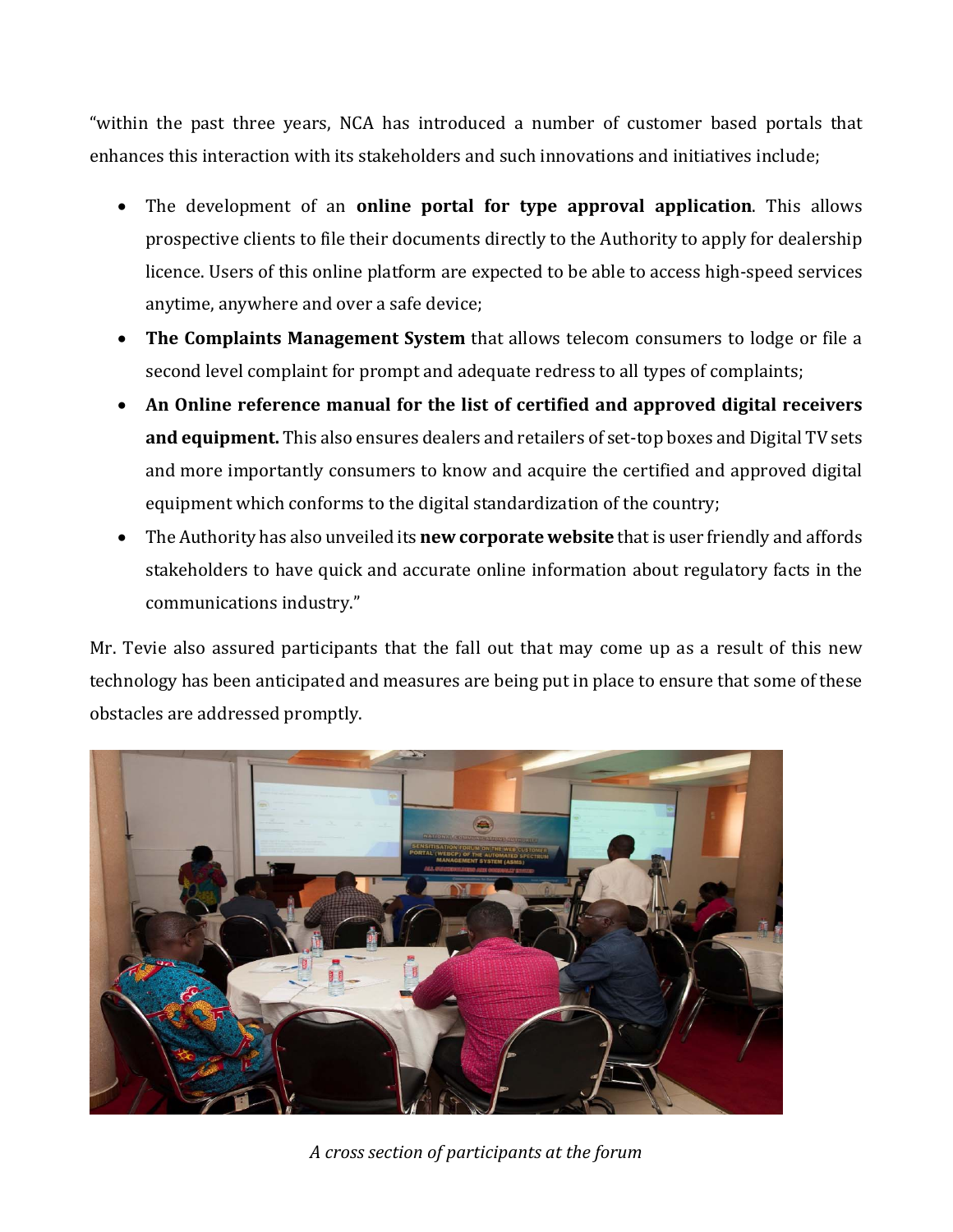Participants were taken through the new portal and there was also a live demonstration of the application of licensing and authorisation process. The following was also communicated to the participant during the presentation;

- In due course, Computers with internet access will be placed at all our head and 7 other regional offices across the country. Officers will be on standby to assist clients in submitting their applications online.
- There will be parallel running of the current hardcopy application system and the online system for a period of a year until a total phase out of the hardcopy system in 2017.



*Mr. Henry Kanor giving his closing remarks*

Mr. Henry Kanor, the Acting Director General for Technical Operations, in his closing remarks, thanked all service providers for participating in the forum and also urged stakeholders to embrace the new paperless technology.

This workshop will be organised in three other zones in the country.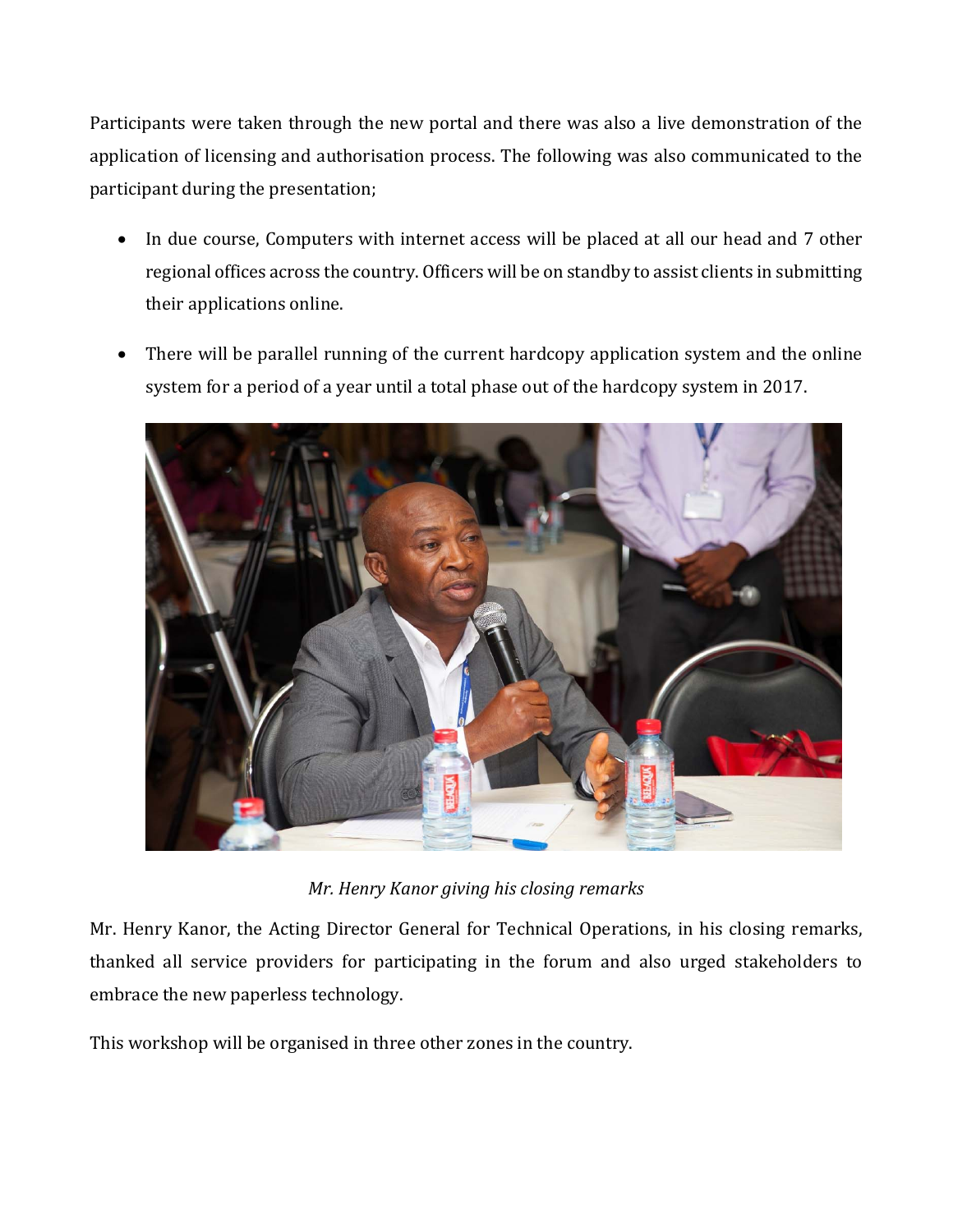

*Mr. Henry Kanor in an interview with journalists after the event.*

*Issued by the National Communications Authority,* 

*No. 6 Airport City, Accra.*

*Tel: (0)30 – 2776621/2771701 or 050‐145‐1522/3.*

*E‐mail: info@nca.org.gh*

*Date – Tuesday, 8th November, 2016*

## *Editor's Note*

## *About NCA*

*The National Communications Authority, (NCA), was established by an Act of Parliament, Act 524 in December 1996, which has been repealed and replaced by the National Communications Authority*